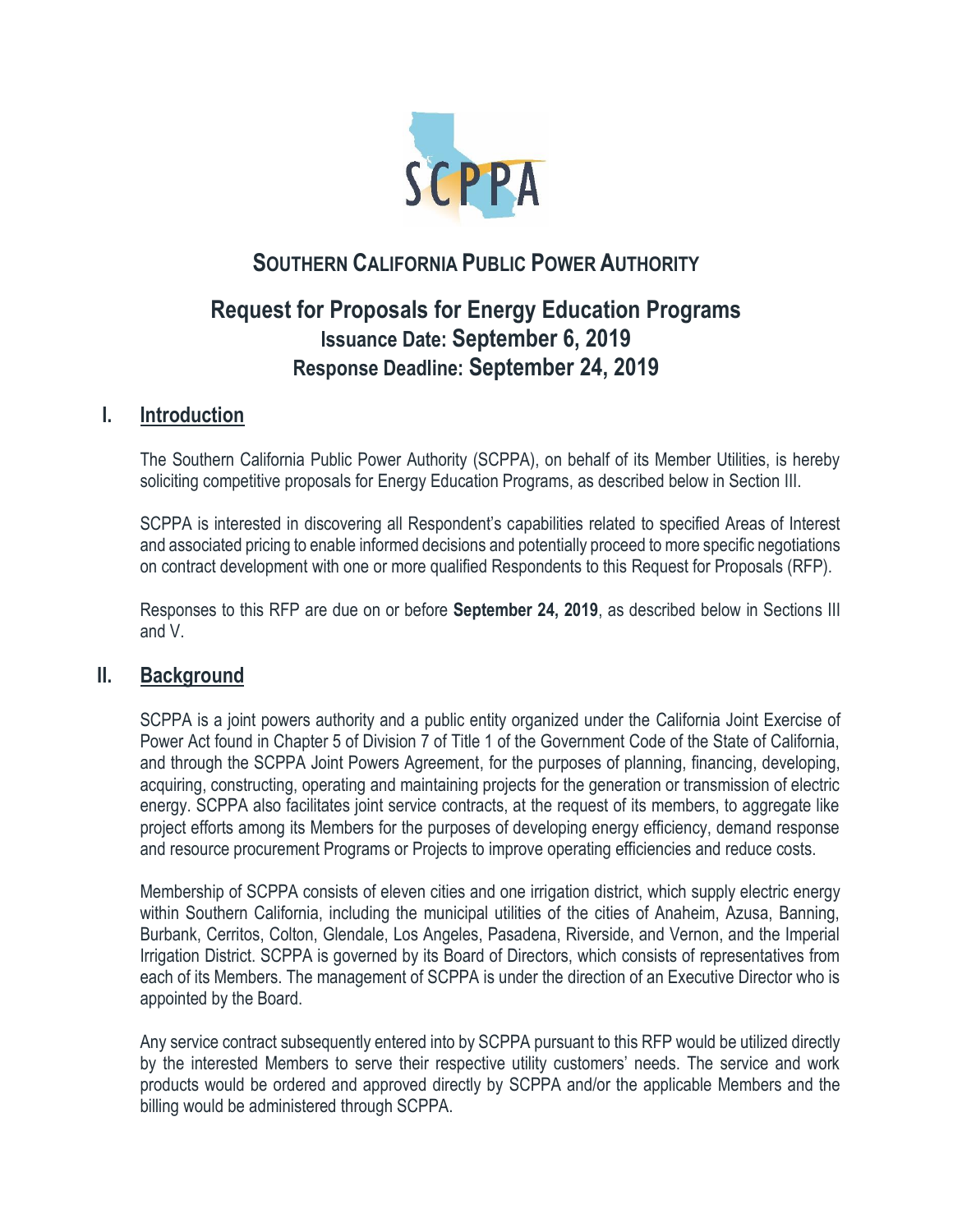## **III. Areas of Interest**

Certain SCPPA Members have expressed interest in Energy Education Programs that will effectively reach SCPPA Member Utility customers of all ages to promote energy literacy, energy conservation, and energy efficiency.

An outline of exemplary or the types of services that are desired to meet the needs of Members and to provide valued information to the communities that they serve is presented below:

### 1. **Energy Education Programs**

The Energy Education Programs should promote energy literacy, energy conservation, and energy efficiency and be adaptive to reach utility customers of all ages including K-12 students and Adults. K-12 Education programs must meet state and national education standards.

### 2. **Special Considerations for the Energy Education Programs**

- Program Format
	- o Classroom Style
	- o Face-to-Face Presentations
	- o Teacher Training
- Program Design
	- o Turn-key Program
	- o Customized Program
	- o On-Demand Program
	- o A la carte Program
- Program Content (English with optional Spanish translation)
	- o Energy Conservation
	- o Energy Efficiency
	- o Water Conservation
- Program Materials (English with optional Spanish translation)
	- o Printed Materials
		- Informational take-home Pamphlets
	- o Digital Materials
		- On-Demand Informational Web Content
		- On-Demand Media Content
	- o Custom branded take-home Energy Conservation Kits
- Program Tracking
	- o Website Analytics
		- Online Platform/Web Application
		- Mobile Application
	- o Custom Reporting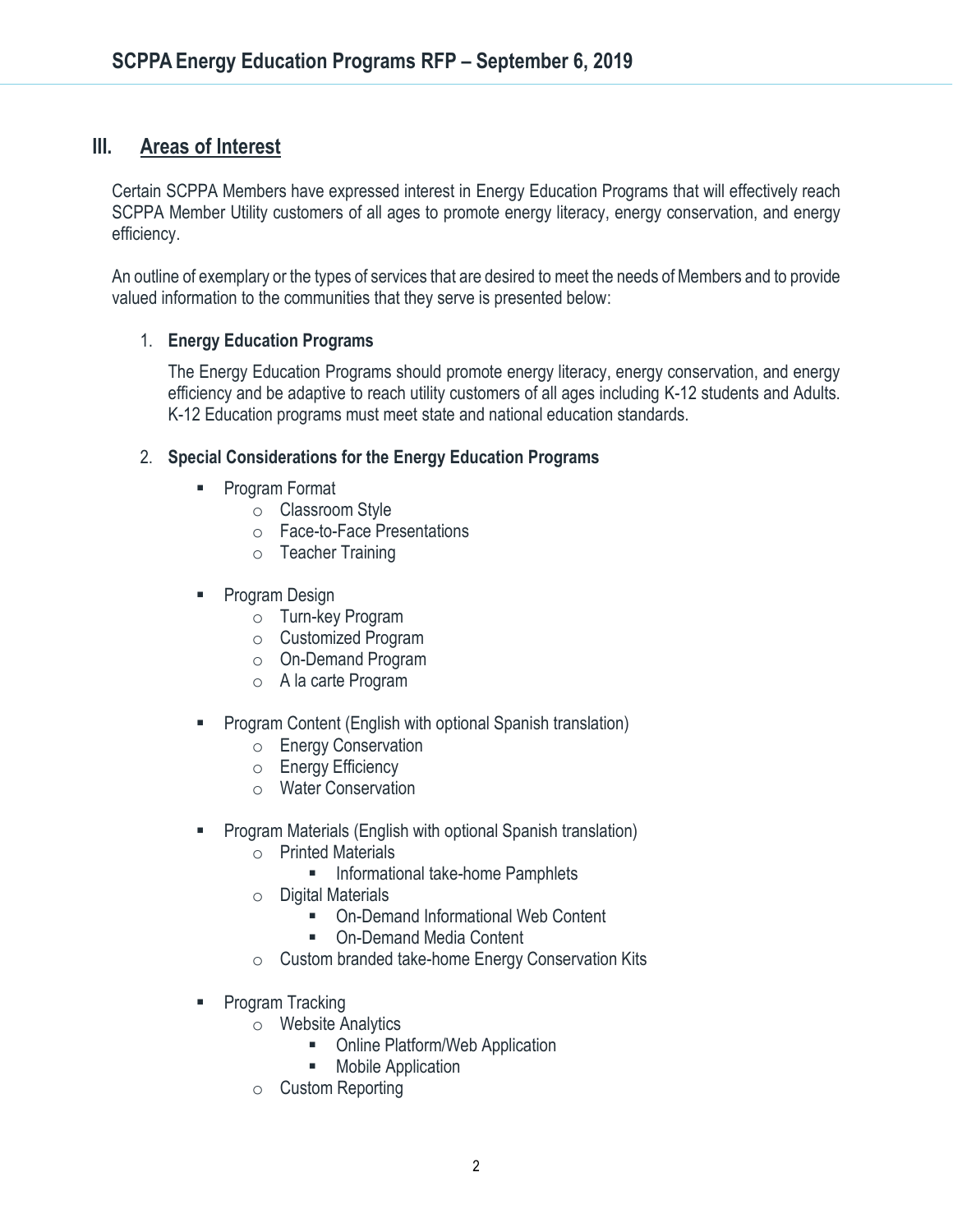- Program Marketing
	- o Custom Branded Promotional Materials
	- o Custom Branded Social Media Content
	- o Custom Branded High Efficiency Products

## **Timeline / Schedule\***

| <b>Schedule of Requirements</b> | <b>Target Date(s)</b> |
|---------------------------------|-----------------------|
| <b>Issue RFP</b>                | September 6, 2019     |
| Questions Due                   | September 17, 2019    |
| Responses Due                   | September 24, 2019    |
| Review of Responses             | September - October   |
| Selection of Respondent(s)      | September - October   |

\*Timeline/Schedule is subject to change at sole discretion of SCPPA.

## **IV. Proposal Submission Delivery Requirements**

The deadline to submit questions on this RFP will be 4:00PM (PDT) on **September 17, 2019**. All questions should be submitted electronically via e-mail to: **[EnergyEducationRFP@scppa.org](mailto:EnergyEducationRFP@scppa.org)**, referencing **Energy Education Programs RFP** in the subject line. Answers to all questions will be provided to inquisitor via e-mail as soon as a practicable after the date received. Answers to questions that SCPPA, at its sole determination and discretion, deems to be substantive or that would place the inquisitor at a distinct and unfair advantage to other potential Respondents will be posted on SCPPA's website at **<http://www.scppa.org/page/RFPs-Programs>** as soon as a practicable after the date received, but no later than **September 19, 2019**. It is the responsibility of potential Respondents to review this website for any and all postings.

**One (1) electronic copy of your response and any supporting documentation must be delivered no later than 4:00 pm PDT on Tuesday, September 24, 2019 via e-mail to [EnergyEducationRFP@scppa.org.](mailto:EnergyEducationRFP@scppa.org)**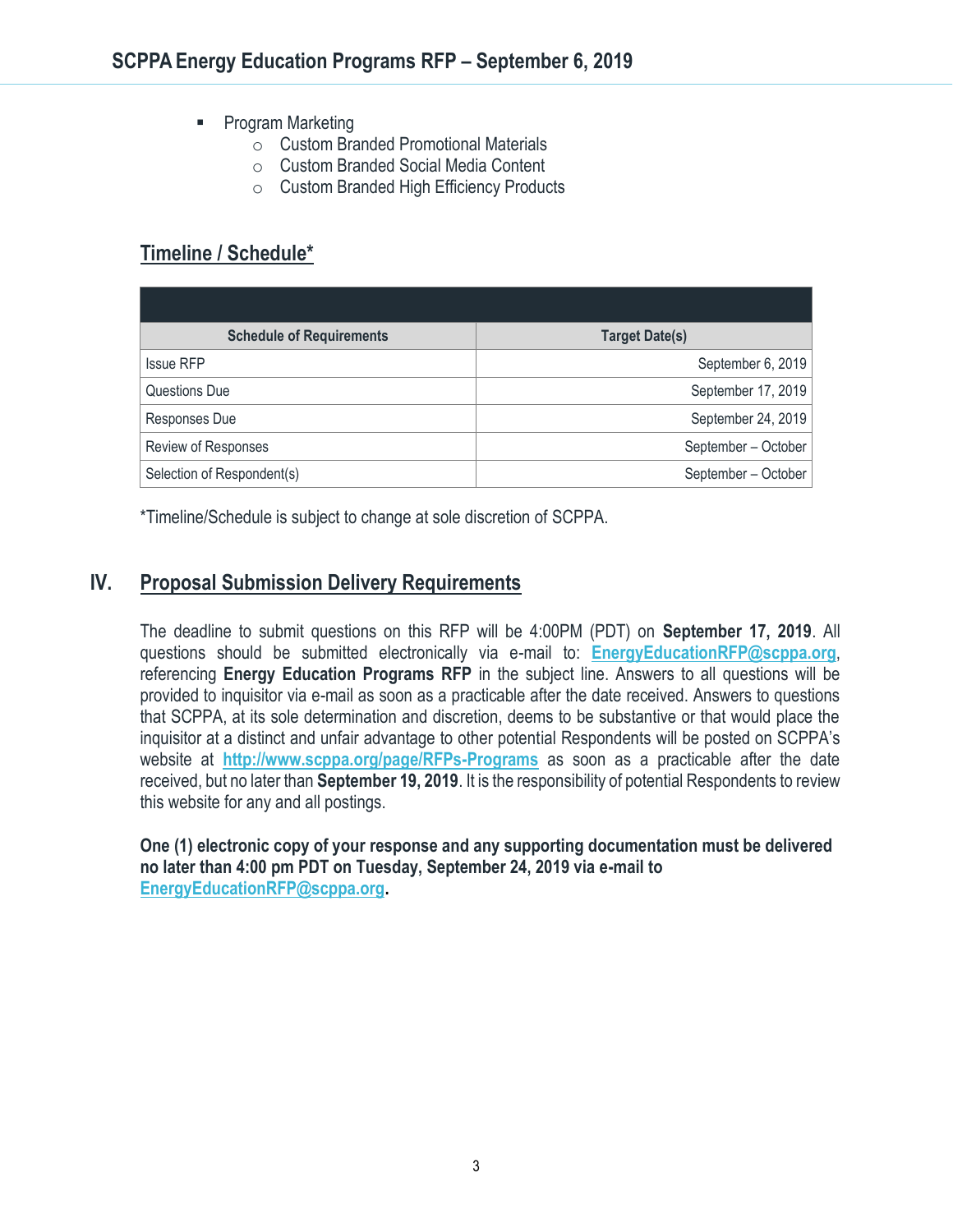Additionally, one (1) hard copy of the submittal may be, but is not required to be, submitted with the electronic copy of your submittal, no later than the time and date referenced above, to:

> Southern California Public Power Authority Energy Education Programs RFP Attention: Joanna Lopez 1160 Nicole Court Glendora, California 91740

No contact should be made with the Board of Directors, committees or working group representatives, or SCPPA Members concerning this RFP.

All information received by SCPPA in response to this RFP is subject to the California Public Records Act and may be subject to the California Brown Act and all submissions may be subject to review in the event of an audit.

## **V. Proposal Submission Required Elements**

### **1. Transmittal Letter Content:**

- a. A brief statement of the Respondent's understanding of the work to be done and commitment to perform the work as scheduled, including:
	- i) statement of work specifications; and
	- ii) reference to any proposed contractual terms and conditions required by the Respondent; and
	- iii) a summary of exceptions taken to the RFP requirements; and
	- iv) any and all expectations from SCPPA including, but not limited to: requirements definitions, strategy refinement, and staffing requirements to support the proposed project or program implementation.
- b. An officer authorized to bind must sign the proposal on behalf of the Respondent and must include the following declarations on the transmittal letter:

"This proposal is genuine, and not sham or collusive, nor made in the interest or in behalf of any person not herein named; the Respondent has not directly or indirectly induced or solicited any other Respondent to put in a sham bid, or any other person, firm or corporation to refrain from submitting a proposal; and the Respondent has not in any manner sought by collusion to secure for themselves an advantage over any other Respondent."

- **2. Respondent Information**: Provide legal name of Company or Individual, physical street address, the name(s) and title(s) of the individual(s) authorized to represent the Respondent, including telephone number(s) and email address(es).
- **3. Proposal:** Proposals must include a description of the proposed project or program, how it meets (or does not meet) each of the objectives of this RFP, and a detailed description addressing all of the Areas of Interest. Respondents may also include additional services, products, tasks, task elements and/or functions that may not be part of or included in the RFP but are deemed by the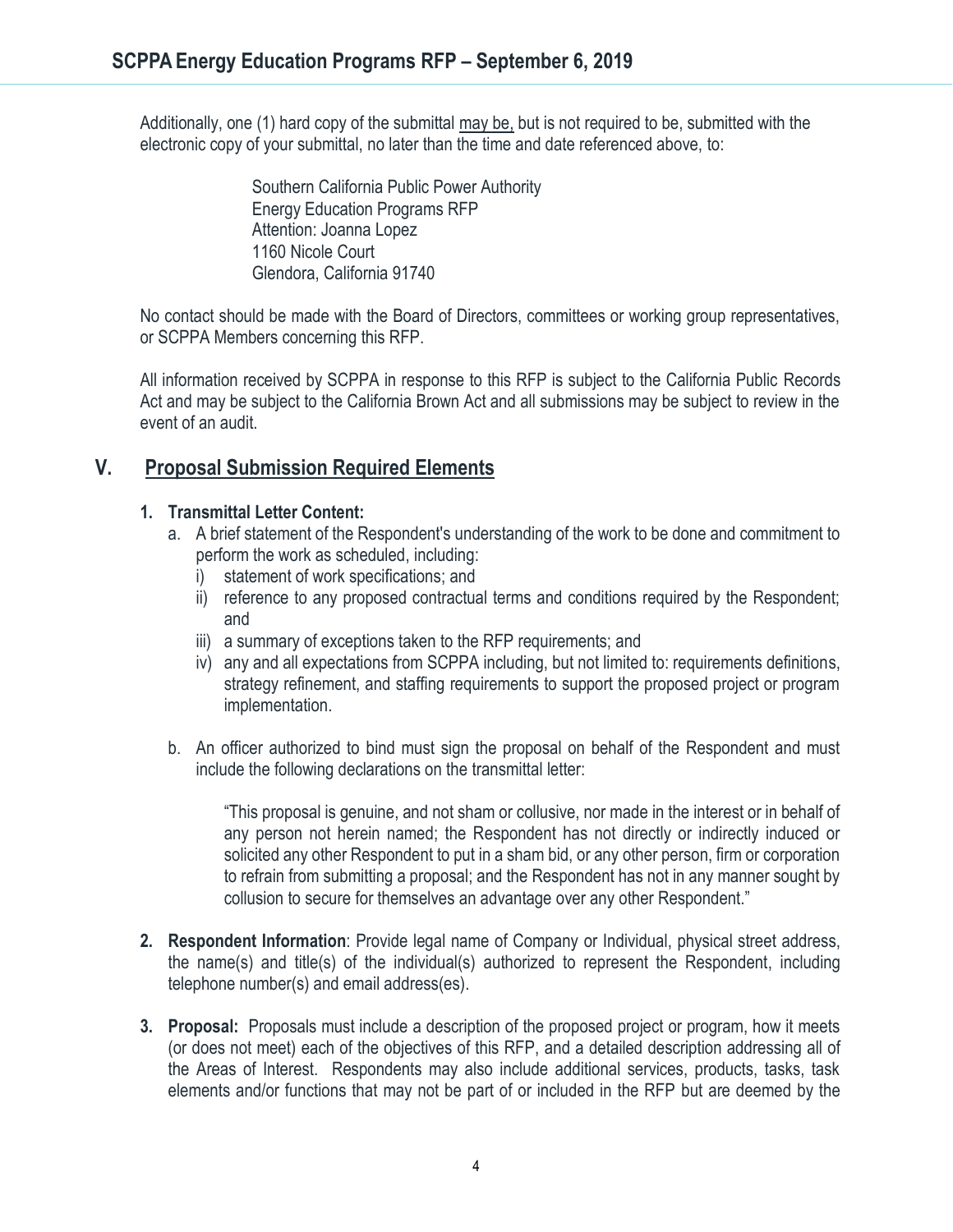Respondent to be pertinent and potentially valuable to SCPPA or its Members. SCPPA will have full discretionary authority to consider, accept and/or reject without cause such supplemental information that is not directly requested, included in or made part of the RFP.

- **4. Fees:** Pricing in all Proposals should be made based on good faith estimates of the requirements defined in this RFP. Please include all necessary details of specific examples or estimates of the fees, labor rates and service charges. Describe how the fees, rates or charges will be determined. Respondents shall also be prepared to provide a breakdown of the applicable overheads and fringe benefit costs that are part of any labor rates and other direct costs associated with the services to be performed.
- **5. Experience:** Respondent shall clearly identify project participants and management team, including:
	- a. Describe your firm's experience as may be applicable to this RFP, your organizational structure, management qualifications, and other contract related qualifications, including number of years firm has been in business.
	- b. Specify key employees and describe their qualifications, experience and duties related to this RFP, including the office location(s) where work will be performed, in addition to the physical street address referenced above.
	- c. Provide a commitment statement for the retention and use of key employees as proposed, their availability to initiate and sustain the proposal, as well as planned supplemental employees if key personnel are not available to assure project delivery.
	- d. State whether Respondent will use subcontractors to perform services pursuant to the contract. Should the use of subcontractors be offered, the Respondent shall provide the same assurances of competence for the subcontractor, plus the demonstrated ability to manage and supervise the subcontracted work. Subcontractors shall not be allowed to further subcontract with others for work. The provisions of any contract resulting from this RFP shall apply to all subcontractors in the same manner as to the Respondent.
	- e. Respondent shall indicate any and all pending litigation that could affect the viability of Respondent's proposal, continuance of existing contracts, operation or financial stability.

#### **6. References:**

- a. Describe whether the Respondent has, within the last five (5) years, rendered any service to SCPPA or to any of SCPPA's Members, either as a contractor or subcontractor, either under the current Respondent's name or any other name or organization. If so, please provide details (status as prime or subcontractor, brief description of the contract, contract start and end date, the contract administrator name, and total actual contract expenditures).
- b. If the Respondent has not rendered any service within the last five (5) years to SCPPA or to any of SCPPA's Members, then please provide references over that period with the details described above including the counterparty for which services were provided.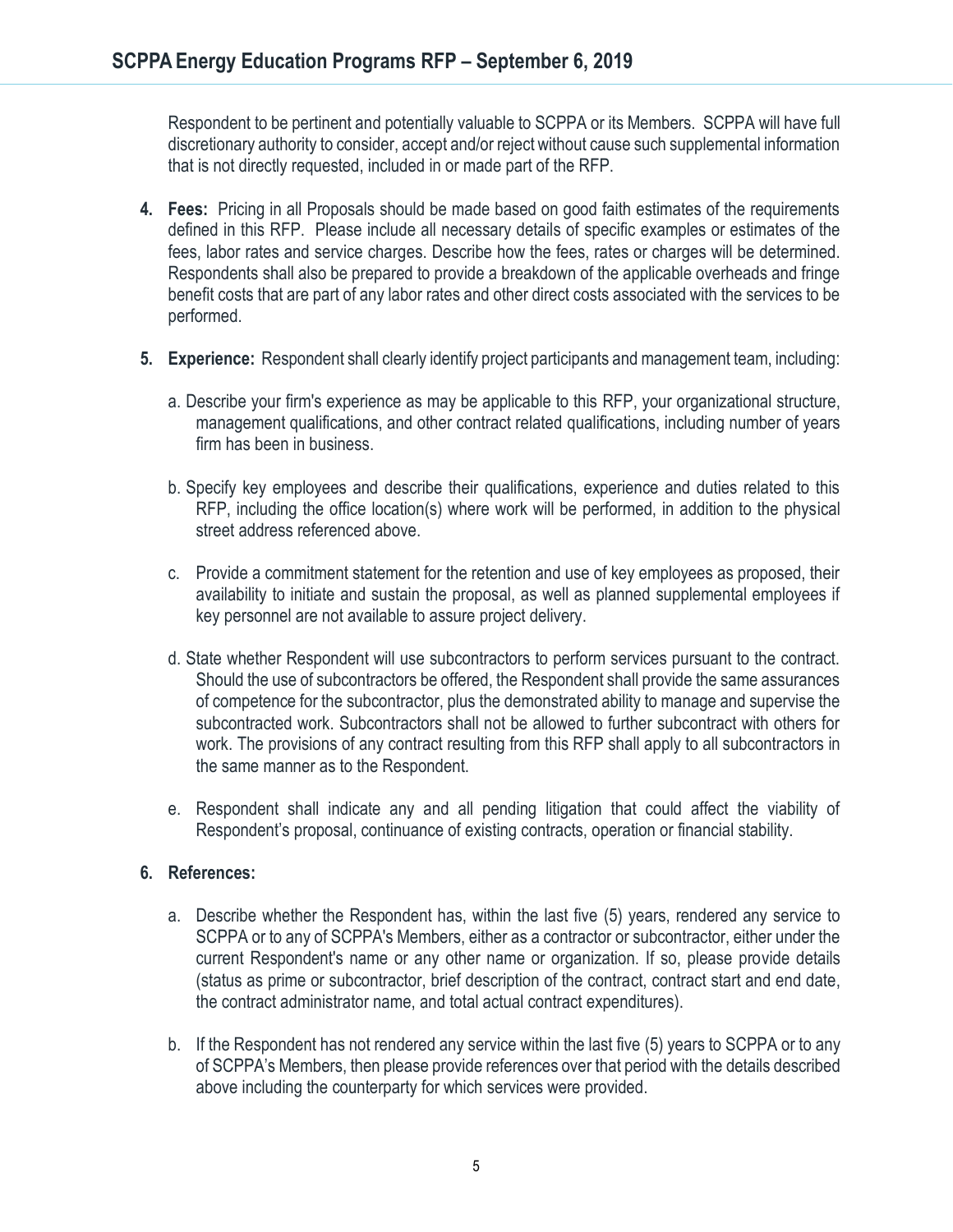- c. Identify existing related or relevant projects or programs which Respondent developed and/or operates that would demonstrate Respondent's capabilities in this area.
- d. Describe relevant program development and implementation experience, approach, and provide a list of references for similar projects completed.

## **VI. Terms and Conditions**

- 1. SCPPA reserves the right to cancel this RFP at any time, reject any and all proposals and to waive irregularities.
- 2. SCPPA shall determine at its sole discretion the value of any and/or all proposals including price and non-price attributes.
- 3. Proposals may be sub-divided or combined with other proposals, at SCPPA's sole discretion.
- 4. SCPPA shall perform an initial screening evaluation to identify and eliminate any proposals that are, for example, not responsive to the RFP, do not meet the minimum requirements set forth in the RFP, are not economically competitive with other proposals, or are submitted by Respondents that lack appropriate creditworthiness, sufficient financial resources, or qualifications to provide dependable and reliable services for this RFP.
- 5. SCPPA reserves the right to submit follow up questions or inquiries to request clarification of information submitted and to request additional information from any one or more of the Respondents.
- 6. SCPPA reserves the right, without qualification and in its sole discretion, to accept or reject any or all proposals for any reason without explanation to the Respondent, or to make any award to that Respondent, who, in the opinion of SCPPA, will provide the most value to SCPPA and its Members.
- 7. SCPPA may decline to enter into any potential engagement agreement or contract with any Respondent, terminate negotiations with any Respondent, or to abandon the request for proposal process in its entirety.
- 8. SCPPA reserves the right to make an award, at its sole discretion, irrespective of price or technical ability, if SCPPA determines that to do so would result in the greatest value to SCPPA and its Members.
- 9. Those Respondents who submit proposals agree to do so without legal recourse against SCPPA, its Members, their directors, officers, employees and agents for rejection of their proposal(s) or for failure to execute or act on their proposal for any reason.
- 10. SCPPA shall not be liable to any Respondent or party in law or equity for any reason whatsoever for any acts or omissions arising out of or in connection with this RFP.
- 11. SCPPA shall not be liable for any costs incurred by any Respondents in preparing any information for submission in connection with this RFP process or any and all costs resulting from responding to this RFP. Any and all such costs whatsoever shall remain the sole responsibility of the Respondent.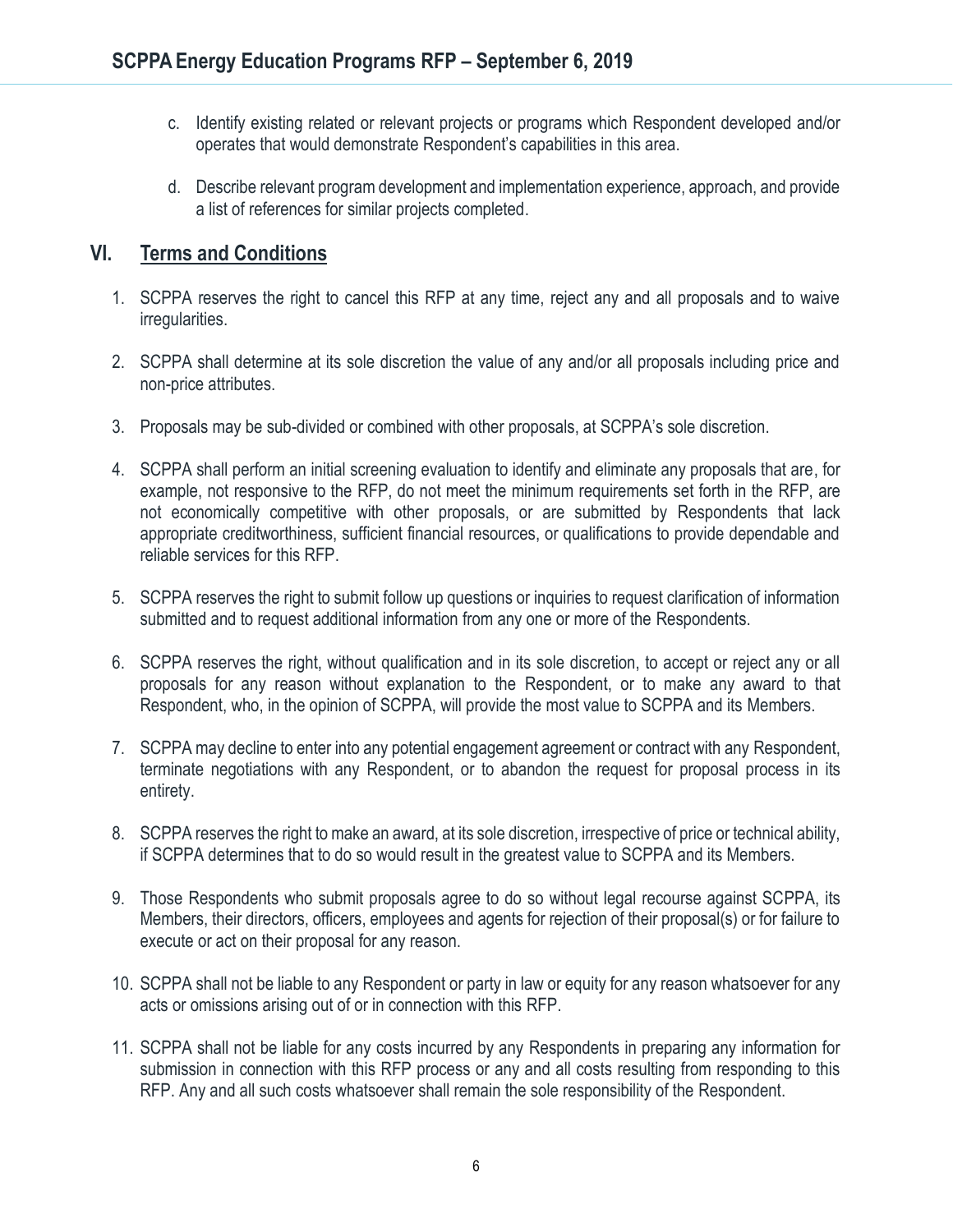- 12. SCPPA may require certain performance assurances from Respondents prior to entering into negotiations for work that may result from this RFP. Such assurances may potentially include a requirement that Respondents provide some form of performance security.
- 13. Prior to contract award, the successful Respondent shall supply a detailed breakdown of the applicable overheads and fringe benefit costs that are part of the labor rates and other direct costs associated with the services to be performed.
- 14. SCPPA Members, either collectively or individually may contact Respondents to discuss or enter into negotiations regarding a proposal. SCPPA is not responsible or liable for individual Members interactions with the Respondent which are not entirely conducted through SCPPA or at SCPPA's option or election to engage the Respondent as defined within the RFP.
- 15. Submission of a Proposal constitutes acknowledgement that the Respondent has read and agrees to be bound by the terms and specifications of this RFP and any addenda subsequently issued by SCPPA.
- 16. Information in this RFP is accurate to the best of SCPPA's and its Members' knowledge but is not guaranteed to be correct. Respondents are expected to complete all of their due diligence activities prior to entering into any final contract negotiations with SCPPA.
- 17. SCPPA reserves the right to reject any Proposal for any reason without cause. SCPPA reserves the right to enter into relationships with more than one Respondent, can choose not to proceed with any Respondent with respect to one or more categories of services, and can choose to suspend this RFP or to issue a new RFP that would supersede and replace this RFP.

## **VII. Additional Requirements for Proposal**

- **1. Consideration of Responses:** Submitted proposals should be prepared simply and economically, without the inclusion of unnecessary promotional materials. Proposals should be submitted on recycled paper that has a minimum of thirty percent (30%) post-consumer recycled content and duplex copied (double-sided pages) where possible.
- **2. Insurance, Licensing, or other Certification:** If selected, the Respondent will be required to maintain sufficient insurance, licenses, or other required certifications for the type of work being performed. SCPPA or its Members may require specific insurance coverage to be established and maintained during the course of work and as a condition of award or continuation of contract.
- **3. Non-Discrimination/Equal Employment Practices/Affirmative Action Plan:** If selected, the Respondent and each of its known subcontractors may be required to complete and file an acceptable Affirmative Action Plan. The Affirmative Action Plan may be set forth in the form required as a business practice by the Department of Water and Power of the City of Los Angeles which is SCPPA's largest Member.